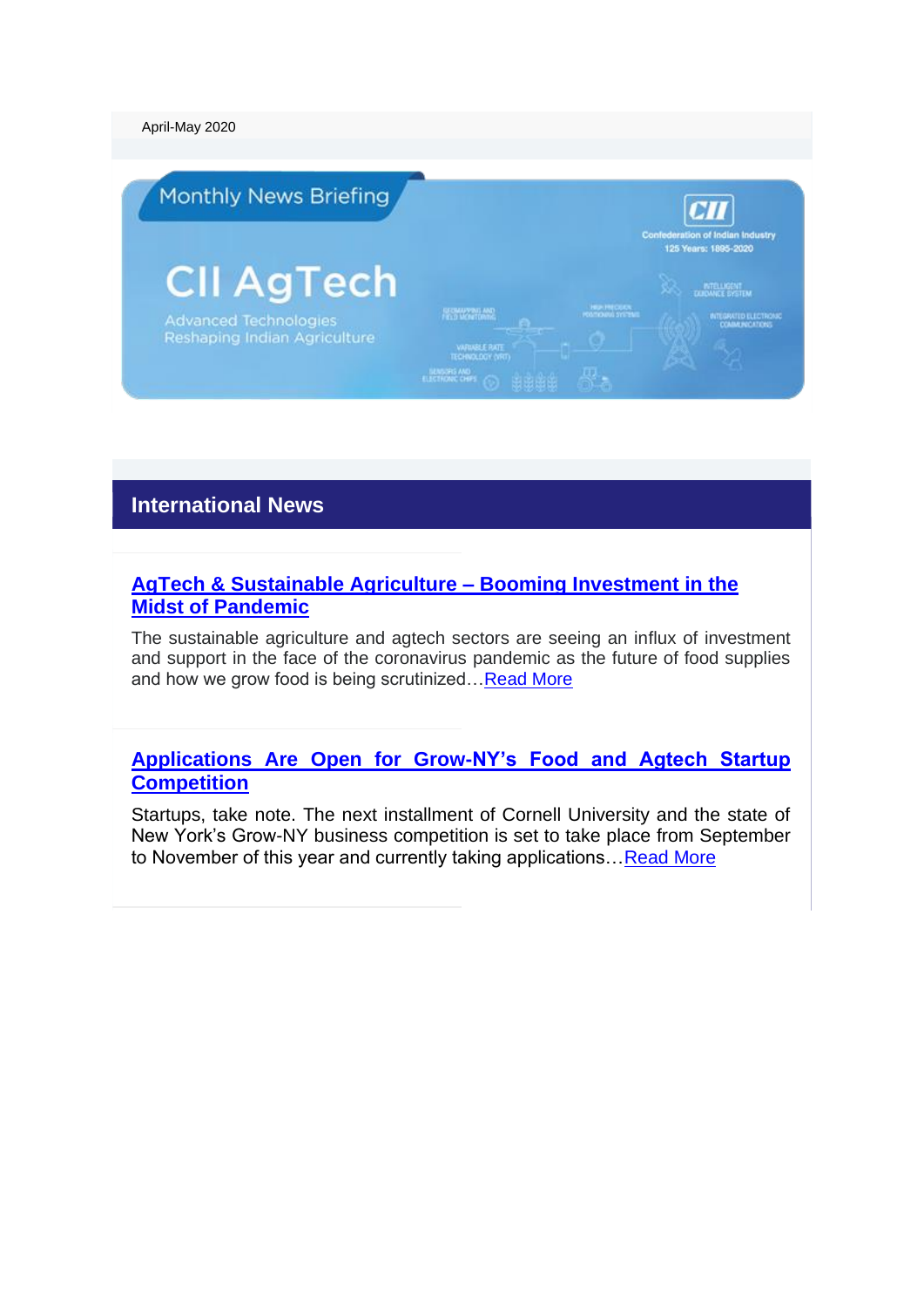## **[Funds for agricultural innovation](https://www.country-guide.ca/guide-business/funds-for-agricultural-innovation/)**

Developing an "innovation ecosystem" across Canada and increasing the nation's competitiveness in the global agriculture and agri-food industry are the goals of a new partnership between Bioenterprise Corporation and Farm Credit Canada (FCC)[…Read More](https://www.country-guide.ca/guide-business/funds-for-agricultural-innovation/)

### **[Agtech startup Pivot Bio snags \\$100 million amid busy April for](https://www.greenbiz.com/article/agtech-startup-pivot-bio-snags-100-million-amid-busy-april-climate-tech)  [climate tech](https://www.greenbiz.com/article/agtech-startup-pivot-bio-snags-100-million-amid-busy-april-climate-tech)**

Even in the old normal, the healthy \$100 million investment disclosed this morning by agtech startup Pivot Bio — which hopes to disrupt the \$65 billion global market for synthetic nitrogen fertilizer — would be impressive.[…Read](https://www.greenbiz.com/article/agtech-startup-pivot-bio-snags-100-million-amid-busy-april-climate-tech)  [More](https://www.greenbiz.com/article/agtech-startup-pivot-bio-snags-100-million-amid-busy-april-climate-tech)

### **[UAE-based agtech Pure Harvest secures \\$100 million commitment](https://www.menabytes.com/pure-harvest-100m/)  [from Kuwait's Wafra, raises \\$20.6 million Series A](https://www.menabytes.com/pure-harvest-100m/)**

Pure Harvest, a UAE-based agtech business has secured a \$100 million multistage investment commitment from Wafra, a Kuwaiti investment firm with approximately \$6 billion of assets under its management, the Abu-Dhabi-based startup announced today in a statement.[…Read More](https://www.menabytes.com/pure-harvest-100m/)

# **Indian AgTech Highlights**

**[Amidst Covid-19 crisis, early-stage agritech startups garner investor](https://entrackr.com/2020/04/early-stage-agritech-startups-garner-investor-interest/)  [interest](https://entrackr.com/2020/04/early-stage-agritech-startups-garner-investor-interest/)**

Venture capitals interest in agritech startups has spiked since the beginning of this year. About half a dozen startups focusing on supply chain and optimising output for farmers have raised close to \$45 million from institutional investors.[…Read More](https://entrackr.com/2020/04/early-stage-agritech-startups-garner-investor-interest/)

**[Agri-tech platform DeHaat raises \\$12-million Series A round funding](https://www.thehindubusinessline.com/economy/agri-business/agri-tech-platform-dehaat-raises-12-million-series-a-round-funding/article31278218.ece)**

DeHaat, an agri-tech platform that helps farmers access agri inputs and financial services, and sell their produce, has raised \$12 million (₹83 crore) in a Series A round funding led by Sequoia India and FMO, the Dutch entrepreneurial development bank.[…Read More](https://www.thehindubusinessline.com/economy/agri-business/agri-tech-platform-dehaat-raises-12-million-series-a-round-funding/article31278218.ece)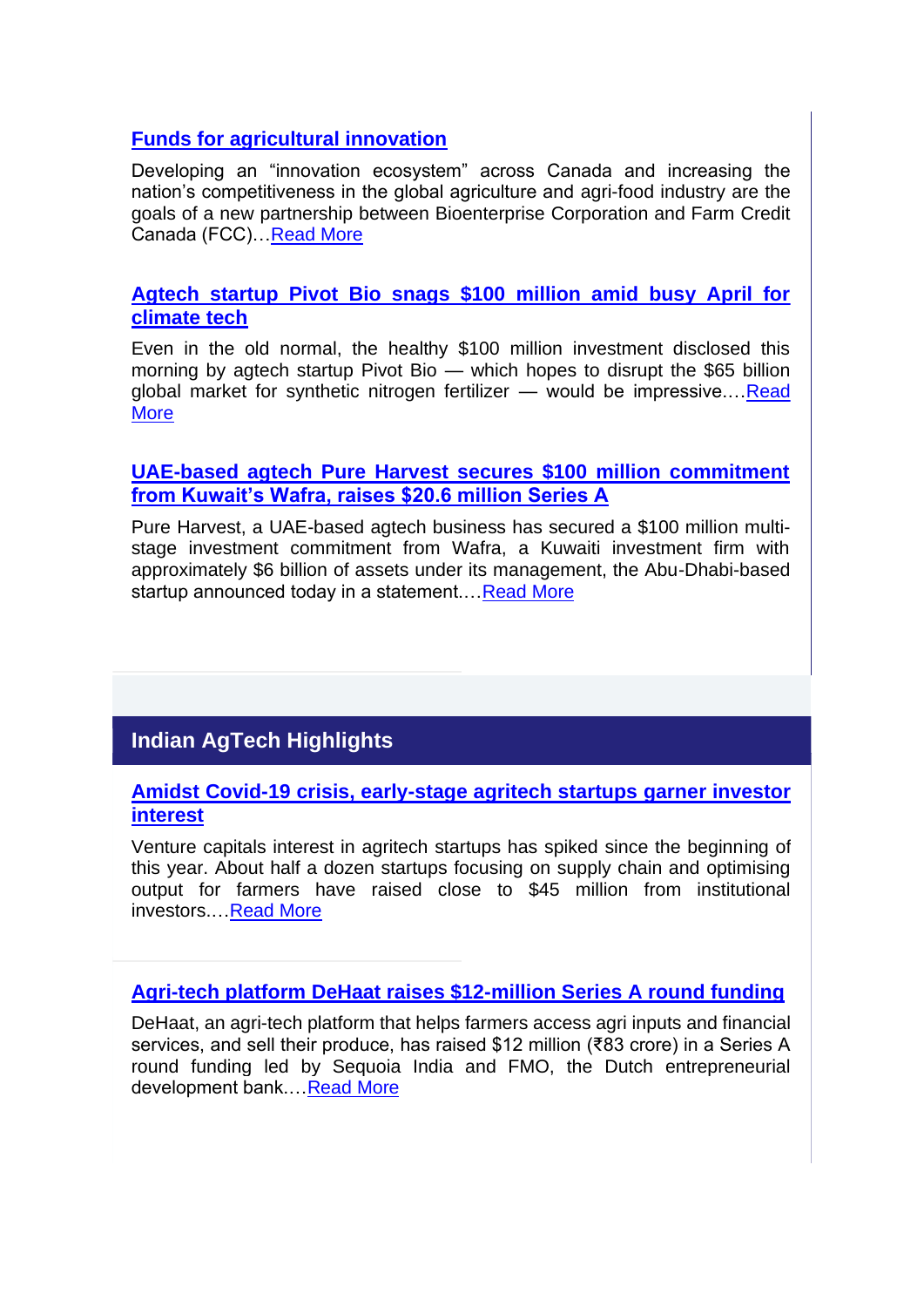# **[B2B agri-tech startup Bijak raises Series A funding](https://www.vccircle.com/b2b-agri-tech-startup-bijak-raises-series-a-funding/)**

Bijak, a business-to-business agricultural-technology startup, has raised Rs 90.76 crore (nearly \$12 million at current exchange rates) in its Series A funding round led by Russian venture capital firm RTP Global.[…Read More](https://www.vccircle.com/b2b-agri-tech-startup-bijak-raises-series-a-funding/)

## **[INDIA-CANADA COLLABORATIVE INDUSTRIAL RESEARCH &](https://gita.org.in/OnlineRfp/ProgramInfo.aspx?GITA=kZdo4yRVS4gRExygXA1Gyt8ta/AT9k9JHmxVmauoOVE=)  [DEVELOPMENT PROGRAMME 2020](https://gita.org.in/OnlineRfp/ProgramInfo.aspx?GITA=kZdo4yRVS4gRExygXA1Gyt8ta/AT9k9JHmxVmauoOVE=)**

This Canada-India program aims to foster and support the development of collaborative R&D projects that bring together companies, research organizations, academics and other collaborators from both countries for the joint development of innovative products or processes […Read More](https://gita.org.in/OnlineRfp/ProgramInfo.aspx?GITA=kZdo4yRVS4gRExygXA1Gyt8ta/AT9k9JHmxVmauoOVE=)

# **[Agritech startup Eggoz raises Rs. 2.5 crore to fund expansion](https://economictimes.indiatimes.com/small-biz/startups/newsbuzz/agritech-startup-eggoz-raises-rs-2-5-crore-to-fund-expansion/articleshow/75798768.cms)**

Agritech startup Eggoz, which is into the business of egg production, has raised Rs 2.5 crore from investors to fund its expansion plans.... Read More

# **[Intello Labs Raises \\$5.9 Mn Series A Funding for Expansion](https://inc42.com/buzz/intello-labs-raises-5-9-mn-series-a-funding-for-expansion/)**

Gurugram-based agritech startup Intello Labs has raised \$5.9 Mn in Series A round of funding led by Saama Capital, alongside global agritech funds GROW (Singapore) and SVG Ventures THRIVE (USA).... Read More

### **[INDIA–SPAIN PROGRAMME OF CO-OPERATION ON INDUSTRIAL](https://gita.org.in/OnlineRfp/ProgramInfo.aspx?GITA=kZdo4yRVS4gRExygXA1GylHlEpPsi9mdhSaiJBOunF4=)  [RESEARCH & DEVELOPMENT 2020](https://gita.org.in/OnlineRfp/ProgramInfo.aspx?GITA=kZdo4yRVS4gRExygXA1GylHlEpPsi9mdhSaiJBOunF4=)**

Any collaborative Research & Development project, based on merit that include science and technology (S&T) development leading to commercial success, social good and benefit to both countries... Read More

**[Aavishkaar Capital doubles down on agri-tech startup Ergos in](https://www.vccircle.com/japan-s-marubeni-backs-wadhwa-group-s-housing-project)  [Series A funding](https://www.vccircle.com/japan-s-marubeni-backs-wadhwa-group-s-housing-project)**

Aavishkaar Capital, the impact investment arm of the Aavishkaar Group, on Wednesday, said it has invested Rs 35 crore (\$5 million) more in its existing portfolio firm Ergos Business Solutions Pvt. Ltd..[.Read More](https://www.vccircle.com/japan-s-marubeni-backs-wadhwa-group-s-housing-project)

# **[I4F CALL FOR PROPOSAL \(CFP -](https://gita.org.in/OnlineRfp/ProgramInfo.aspx?GITA=kZdo4yRVS4gRExygXA1GypHNiAVX0Csytary5D6ldU8=) 5) 2020**

The India-Israel Industrial R&D and Technological Innovation Fund (I4F) is a cooperation platform between the Department of Science and Technology (DST),